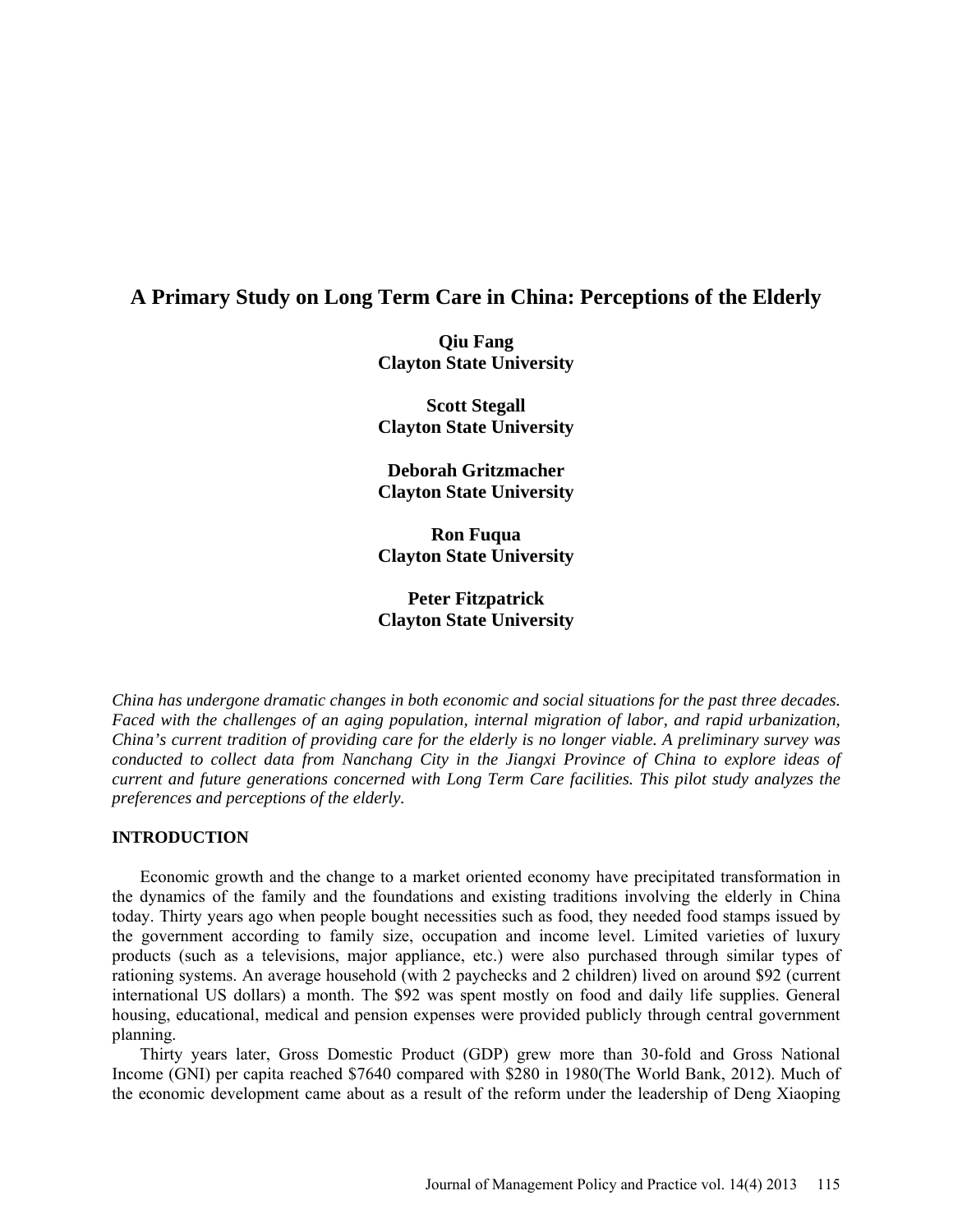(paramount leader of the People's Republic of China from 1978 to 1992). A free market place for most of the commodities replaced the centrally planned distribution system. However, much of the old system still has its strong presence in economic sectors such as real estate, education, and health care. Much of China's economic development is diluted by its fast growing population and an accompanying aging of this population.

An average GDP annual growth rate of 12% (estimated based on the World Bank data) (The World Bank, 2012) during the last thirty years, coupled with widened income disparity has had a profound impact on the daily lives of the Chinese people who find themselves undergoing metamorphosis adjusting to the market-oriented economy in replacement of the centrally planned economy.

China conducted its sixth national census in 2010. Based on the summary report, the total mainland population reached 1.34 billion, of which those older than age 60 numbered 177.6 million (13.26% of the total). The percentage increased by 2.93 points comparing with figures in the fifth national census conducted in 2000. The elderly above age 65 numbered almost 119 million (8.87% of the total population), and the percentage increased by 1.91 % compared with the 2000 census. China is characterized as an aging society based on the United Nations' standard (Population Division of Department of Economic and Social Affairs of the United Nation, 2009).

Another trend observed by the latest census is the mobility of the population. Inhabitants living away from their original place of residential registration increased by 81.03% compared with the 2000 census (the National Bureau of Statistics, 2000)(the National Bureau of Statistics of China, 2010). Part of these inhabitants consists of a floating population of essentially the temporary or permanent migrant labor between or within the provinces(Giacalone, 2010).

Local residency (urban vs. rural) in China is still governed by the household registration system, which determines the eligibility of residents in matters related to wide range of social benefits such as public health insurance and education. The current household registration system still imposes quite a constraint on labor mobility and obtaining a balance between urban and rural distribution. Any future reform in this area will have profound impact on China's long term care market(Luo, 2011).

This study explores the possibility that current and/or future generations might be open to the idea of accepting long term care facilities as alternatives to the thousand-year-old traditions. In the past, aged parents lived with adult children, especially sons. The dynamics of the changes in social and cultural aspects of Chinese living conditions have resulted in long term care becoming a social issue rather than mostly a private family matter.

An aging society with an increasingly mobile labor force has posed several challenges for meeting the long term care needs of the relevant population group. In short, China's current structure/tradition for providing care for the elderly is no longer consistent with the changing life styles of younger generations.

The following section briefs the reader on the history of long term care in China. Section 3 describes the data collected from the preliminary survey conducted in Nanchang City of the Jiangxi Province of China to reflect the consumers' perception on long term care facilities. Section 4 concludes the paper and comments on future directions of research.

## **A BRIEF HISTORY OF LONG TERM CARE IN CHINA**

Long term care is not a new concept in China, but a loosely defined term. It does not have a classification of different levels of care as used in the United States such as independent living, adult day care, assisted living programs, and skilled nursing facilities. The Chinese classification is more based on the individual's dwelling place rather than the level of care. For the purpose of this study, the authors focused on the level of care that requires a certain degree of daily assistance and medical care during the later years of life. China's long term care is dominated by family oriented care, supplemented by institutional care provided by the public or private sector. Challenged by the changed social and economic environment, the practice of the ancient tradition of seniors living with their adult children during the later years, however, remains the social norm.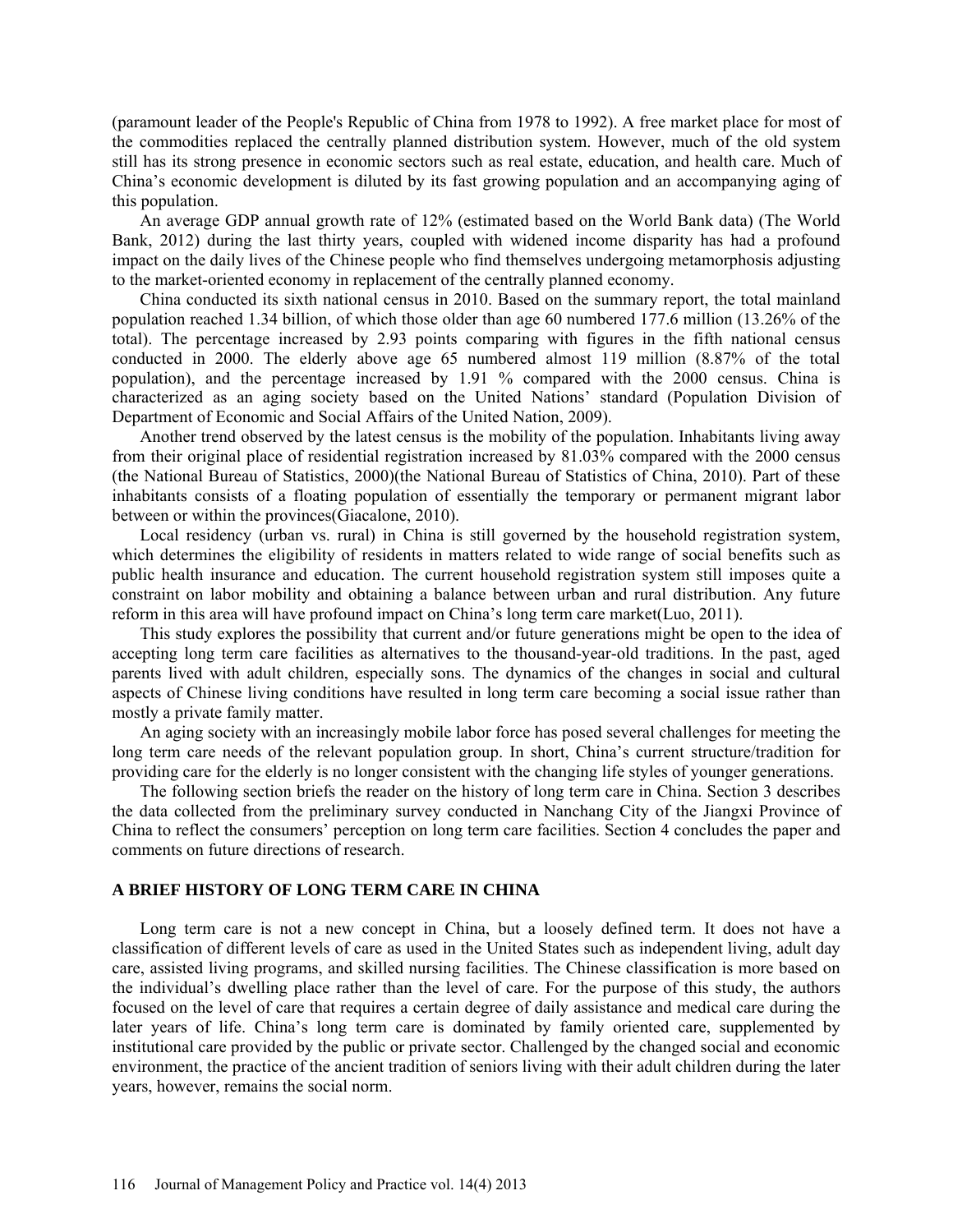#### **San Wu Elderly**

Institutional care has a long history (1950s) as the major sources of care for those "San Wu Elderly". These were citizens who had no children, no dependable relatives, and no work ability or income. These centers were fully funded and operated by the government, with government employed personnel. The nationwide social welfare institutions were initially set up to satisfy the local needs of the San Wu Elderly, injured soldiers, and orphans. Because of its history and traditions, institutional care has been associated with senior abandonment by family members and perceived as a social stigma by the general public.

In the past three decades, institutional care has been expanded to cover beyond the San Wu Elderly population to include those who are in need with the financial means to pay(Pei, 2003). For both the San Wu Citizen and the qualifying elderly who have contributed to the State in the past through their employment, institutional care service is free of charge, otherwise, financial resources to cover the services are required at the time of admission(Pei, 2003). For the past decade there has been increased involvement from the private sector in long term care in the forms of informal home care, noninstitutional formal care, and institutional long term care(Pei, 2003). By the end of 2005, there were 39,546 long term care institutions, of various kinds, nationwide, totaling 1,497,000 thousand beds and occupied by 1,102,895 seniors. The capacity only covers 1% of the senior population; a capacity much lower than the international standard of 5-7%(Li W. , 2008)

#### **Types of Institutional Care**

There are mainly four types of institutional care in the Chinese market: Social welfare institutions funded by government; senior care homes funded by private entrepreneurs and enterprises; senior living communities created by real estate developers; and community service centers providing recreational activities and lunch services to seniors. From year 2005 to 2008, there were 7898 such community service centers being established. In addition, the "Starlight Project" has built nearly 30,000 Starlight Senior Centers nationwide, providing tens of thousands of extra community based beds for the covered population(Li W. , 2008). Seniors in need of a certain degree of daily assistance and medical attention will most likely rely on social welfare institutions, senior care homes, and home care The disparity in access to resources and support from the government between public centers and private centers has a few important consequences: 1). Public centers are perceived by the general public as better equipped to provide more facility amenities and better trained full time staffs who are compensated at higher rates because of their expertise. Therefore, quality is perceived to be better; 2). For those public centers that are open, not only to the San Wu population, but also to the population in need, and those with financial means to pay for it, the facilities tend to be fully occupied with a long waiting list (Tang, 2012). Being the first choice by a population beyond the San Wu group, these centers tend to have an advantage of admitting low risk healthy seniors over the private centers; 3). Private centers, lacking well defined and materializing support from the government, are faced with a resident mix that trends toward those with high risk health issues and limited financial resources to pay; 4). There has been over investment in physical facilities on one end and under investment in human resources on the other.

#### **Nanchang City**

Nanchang city was chosen as the pilot city because of sampling convenience. It is the hometown of one of the authors' of this study. Nanchang is the capital city of Jiangxi province, located in the mid north of the province and south of the Changjiang River. Populated with 5.04 million residents, its aging trend matches the national average. The city population consists of 7.71% seniors aged 65 and above (Jiangxi Provincial Government Statistics Department, 2010) (the National Bureau of Statistics of China, 2010). Institutional care facilities are scattered across the metro Nanchang area, surrounding town centers, and the rural area to meet the local needs. The metro Nanchang area is defined by Nanchang city surrounded by 4 satellite city centers. The whole metro area is divided into 5 districts.

There is one social welfare center for each district. The five social welfare centers together offer around 1,300 beds to cover a mixed population group including San Wu seniors, orphans and other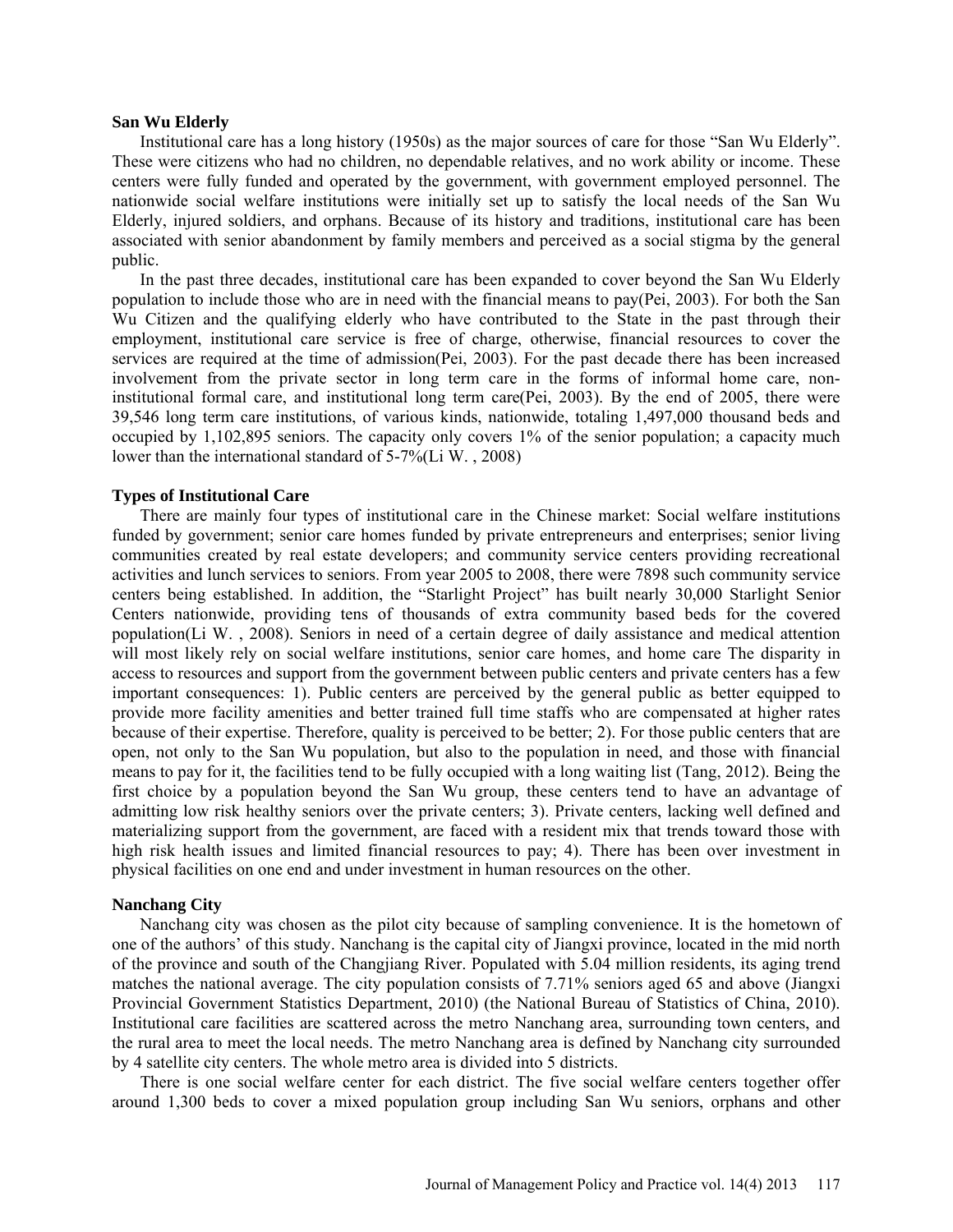qualifying San Wu population (homeless, disabled, and injured soldiers etc.). The surrounding area is divided into 47 town centers and 33 rural areas. Historically, there has been one publically operated facility for each rural center/town center. As of the year 2012, there are 81 such public centers in existence covering the Wu Bao population (counterpart for San Wu population in rural area) in sub-urban and rural areas(Xiong, 2012). Public centers with excess capacity are also open to the general public and can accept residents in need depending on their financial ability to pay. In addition to the public facilities, there are 23 privately operated centers scattered throughout the area(Xiong, 2012).

The current number of beds available from both private and public institutions covers less than 2% of the seniors aged 65 and above in Nanchang area, which is far from meeting the local needs, but twice the national average. It is estimated that 90,000 seniors live by themselves without either spouse or children in the household in Nanchang (Xu & Zhang, 2010). The shortage of staff and the lack of support from government in terms of both funding and policy orientation have been obstacles in incentivizing private entities to fill the gaps in the market. In 2010, The Nanchang City government issued a proposal with specific line item subsidies to expedite the development of the long term care market for seniors. In terms of funding support, the government offers RenMinBi Yuan (RMB¥) 2000 per bed for private developer if it is purchasing fixed asset/real estate for facility development, and RMB¥ 1000 per bed if it is leasing real estate for facility development. Based on occupancy, government offers RMB¥ 100 per month for each resident for the first three years of residence (Secretary of People's Government of Nanchang, 2012). It was a starting point for collaboration of the government and private sector in tackling some of the challenges faced by this segment.

#### **SURVEY AND THE PROFILE OF TARGET POPULATION**

Given the environment and market conditions, this study is particularly interested in investigating a consumers' perceptions by collecting opinions from Nanchang residents on the following fundamental questions concerning acceptance of long term facility care:

- 1. Is facility care an acceptable option?
- 2. Do consumers have any knowledge about local facilities?
- 3. Have consumers already chosen a facility or have a list of preferred providers?
- 4. If they have made a choice, how satisfied are the consumers with the facility of choice?
- 5. Have consumers considered other alternatives?

The survey also included an open question for respondents to voice any concerns or opinions about facility care. Five questions were used to collect data on demographic features of the population: age, occupation, monthly income, own housing or not, and current living status. Occupations are divided into 7 categories: 1. factory worker; 2. government worker; 3. self employed; 4. retired factory worker; 5. retired government worker; 6. retired others; and 7. others.

Only city dwellers were surveyed in this preliminary study because of the resident author's hypothesis that the "with son" long term care tradition is more deeply rooted in the value system of rural residents rather than the urban. Given this assumption, acceptance of the facility care as a long term care option should be more easily detected with a small sample in urban areas rather than rural areas.

Successfully collected data are from a sample of convenience from three sites selected based on personal connections utilizing the assumption that participants tend to treat a survey more seriously when they know that it is collected by someone familiar. One group consists of the former and current employees of Cultural Center of Nanchang City. The second group is from a daycare center where grandparents are highly involved in caring for children in the family. The third group is from the city's central park which serves as a recreation center for seniors with offerings of workout sessions and martial art/folk performance art lessons.

#### Data Description and Analysis

Over a one month period these three sites produced 84 usable surveys with 20 submitted from the Cultural Center, 39 from the daycare center, and 25 from the central park. The majority (62%) of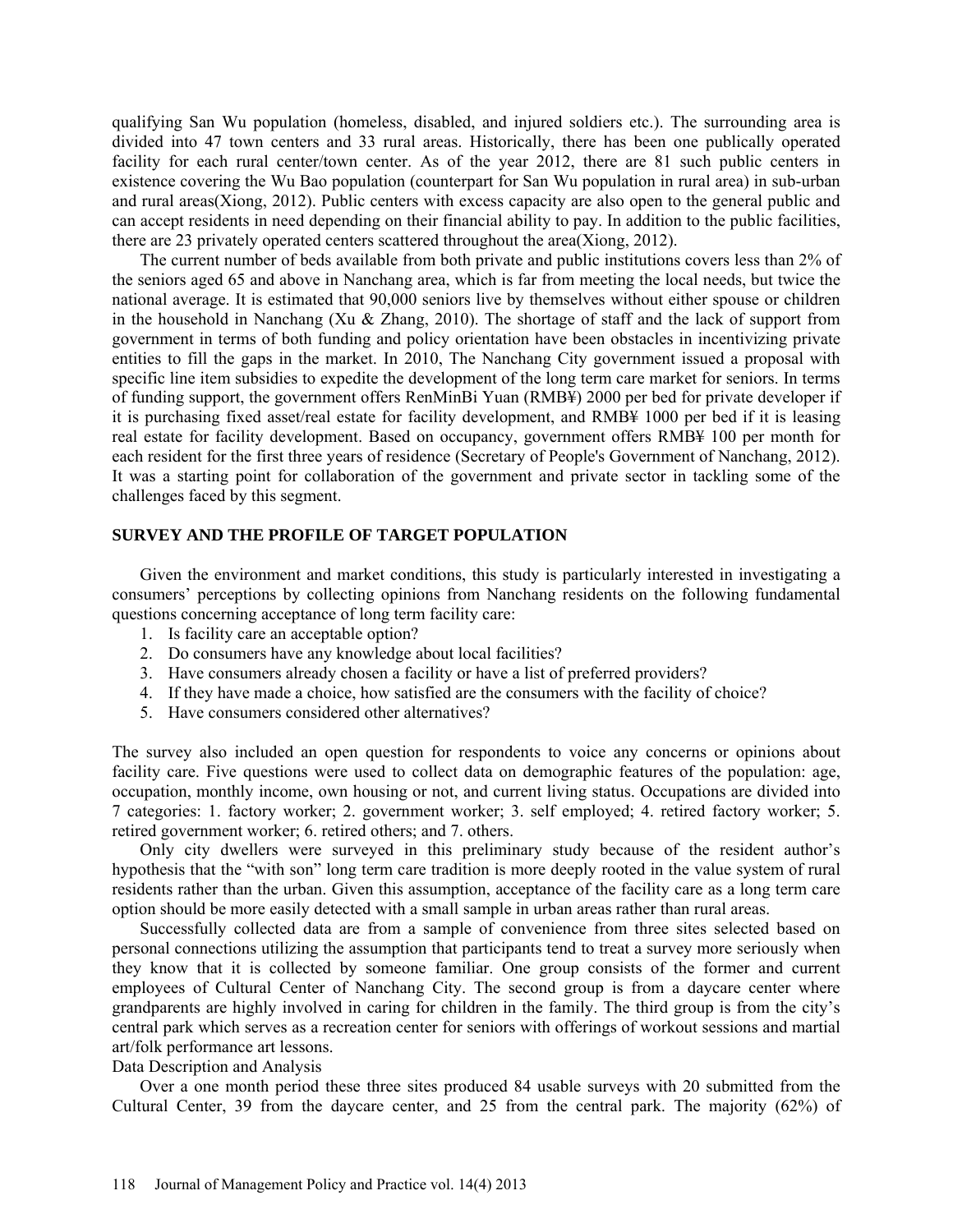respondents were above age 60. Most respondents have family living in the city with 66% out of 70 reporting living with their adult children. Of the 81 reporting, 77.8% indicated a monthly income below RMB¥ 2000 (mid-low income group). Over three fourths (76.5%) of the 81 respondents reported owning their own housing.

Based on the sample mode from histogram plots of the demographic variables, a typical respondent is a retired factory worker aged 60 and above with monthly income between RMB¥ 1000-2000, who lives with adult children and also owns their own housing. Based on the resident author's experience and observations, this typical respondent should represent the majority of the population demanding facilities for long term care in the future.

Statistical analysis is limited due to large number of observations with missing data. In particular, only 49 out of the 84 (58%) responded to the key question asking whether they have considered LTC facilities as an alternative to traditional home care. Our analysis focuses on these 49 observations.

A couple of observations should be made about the respondents who did not respond to the key question of whether they would consider LTC facilities. Nine out of the 35 non-respondents (26%) answered positively to having knowledge about a local facility. Four of these nine indicated their perception of the quality of care being poor or very poor. Five of these nine plan to either live with their adult children in the future or continue to live with their children. Although none of these nine directly responded to the use of LTC facilities question, their choice of which questions to answer might reflect their unwillingness to accept facility care as an alternative rather than their lack of knowledge/information about the alternatives. Although one could argue these nine observations could be added by imputation to those explicitly negative to utilizing facility based long term care, we did not do so in this analysis. Primary Results

Only 49 individuals replied to the key question "Is facility care an acceptable option?". An overwhelming majority (37 of 49 which is 75%) responded negatively to the acceptability of facility use and reported doing so mainly without any specific knowledge about the long term care facilities. (Only 6 of these 37 reported knowledge about local long term care facilities.)

All the negative respondents reported monthly income below RMB¥ 4000 and all but one<sup>1</sup> are either currently living with their children or living with their spouse. Slightly over 80% of the negative respondents own their own housing (30 out of 37). No patterns were noted in regards to age and occupation.

Among the 12 individuals who responded positively to facility use (25% of those responding), half already claimed some knowledge of local facilities. When asked about the impression of quality of the facility care, all nine responders to the question remained neutral in their response (The authors speculate that this neutrality could be due to an uneasiness about admitting to a desperate decision and then saying bad things about it or the unconditional acceptance due to lack of power to change the situation).

All respondents reporting positive considerations to facility care were aged 55 or older. Five among the 12 reported monthly income less than RMB¥ 1000 (very low income group), four respondents have monthly income between RMB¥ 1000 to RMB¥ 2000, two respondents have monthly income higher than RMB¥ 4000 (these are the only 2 high income observations in the entire sample of 84 respondents). All but one of the 12 are either currently living with their children or living with their spouse. Only 46% of the 11 reporting residence ownership reported owning whereas individuals not considering facilities reported 80% ownership.

A detailed comparison of profiles of the respondents based upon their consideration of the use of facilities for long term care is found in Table 1.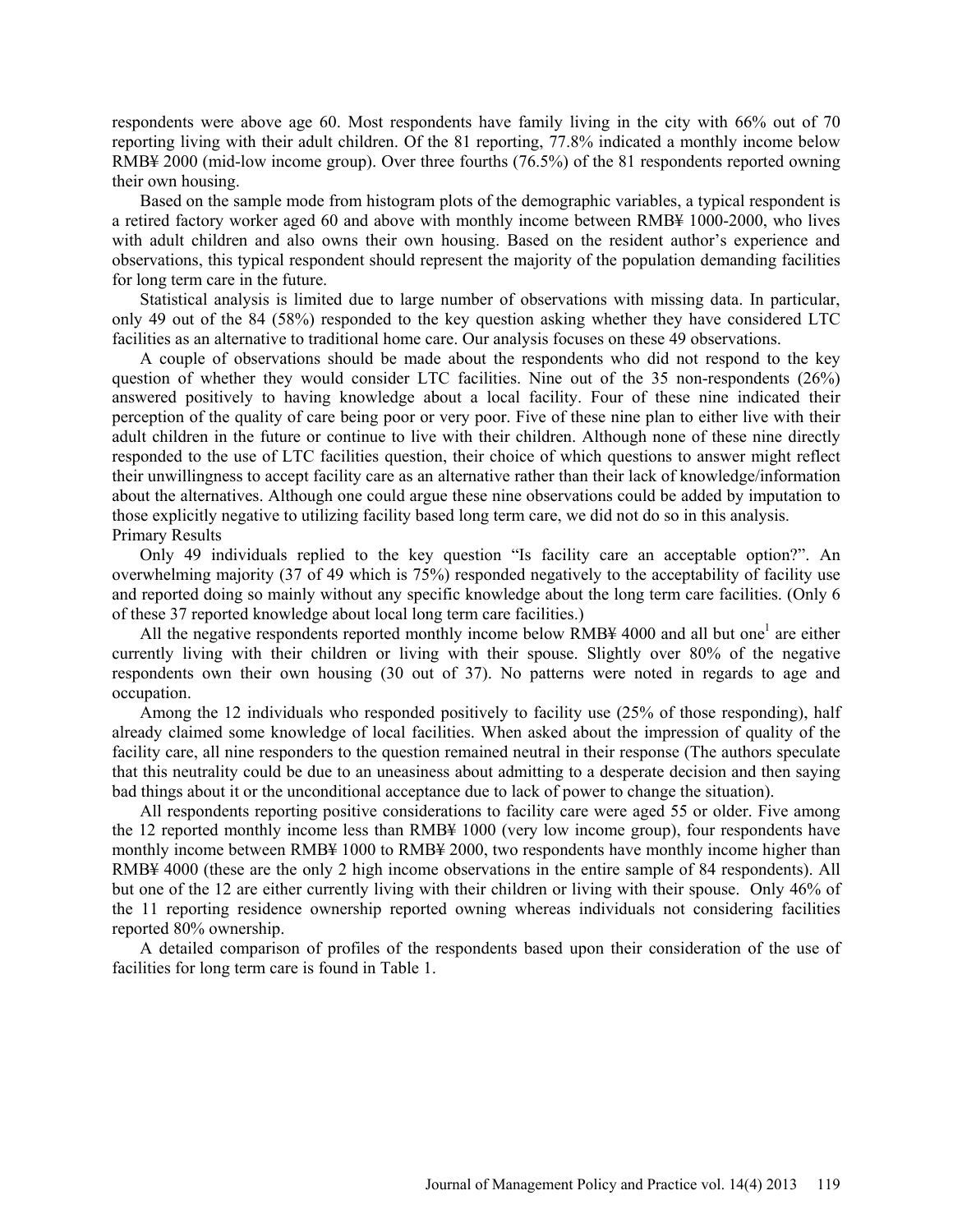## **TABLE 1 MODAL DEMOGRAPHIC DESCRIPTORS BY ACCEPTABILITY OF USE OF FACILITY BASED LTC**

| <b>Facility</b><br><b>Based LTC</b><br><b>Acceptability</b> | <b>Positive</b><br>$(n=12)$                                      | <b>Negative</b><br>$(n=37)$                                        | <b>No Response</b><br>$(n=35)$                 | <b>Total</b><br>$(N=84)$                       |
|-------------------------------------------------------------|------------------------------------------------------------------|--------------------------------------------------------------------|------------------------------------------------|------------------------------------------------|
| Age (years)                                                 | 60 to 65 (50%)                                                   | 60 to 65 $(22%)$<br>Above 70 (22%)                                 | Above 70 (22%)                                 | Above 70 (26%)                                 |
| Occupation                                                  | Retired factory<br>workers $(50\%)$                              | Retired gov't<br>worker (27%)<br>Retired factory<br>worker $(27%)$ | Retired factory<br>worker $(42\%)$<br>$(n=33)$ | Retired factory<br>workers $(37%)$<br>$(n=82)$ |
| <b>Monthly</b><br><b>Income</b><br>(RMB¥)                   | Below 1000 (42%)                                                 | $1000 - 2000(62%)$                                                 | Below 1000 (53%)<br>$(n=32)$                   | 1000-2000 $(44\%)$<br>$(n=81)$                 |
| Own<br><b>Housing</b>                                       | Not Own $(55%)$<br>$(n=11)$                                      | Own (81%)                                                          | Own (82%)<br>$(n=33)$                          | Own (77%)<br>$(n=81)$                          |
| <b>Current</b><br>residence<br>status                       | Living with children<br>(58%)                                    | Living with<br>children $(71%)$<br>$(n=34)$                        | Living with children<br>(63%)<br>$(n=24)$      | Living with<br>children (66%)<br>$(n=70)$      |
| <b>Data Source</b>                                          | <b>Clutural Center</b><br>$(50\%)$<br>Daycare Center<br>$(50\%)$ | Daycare Center<br>(70%)                                            | Central Park (66%)                             | Daycare Center<br>(46%)                        |

## **Discussion**

Several observations can be drawn from comparing the above results:

- 1. A positive response to the facility option appears as respondents move closer to the retirement age; the question seems more relevant and topical for them;
- 2. Respondents who do not have their own housing tend to be more accepting of facility care. The public housing allocation system in China before the turn of the century intended that housing be publically distributed through the central allocation system. That allocation was then executed at the local level through the place of employment based on years of dedication to the work place, marital status, number of children and senior dependents in the households. While that allocation system is still observed in some sections of the government and publically owned firms, it is no longer the norm for the majority of the enterprises in the market. Therefore, it is common to observe that a typical Nanchang citizen approaching the age of 65 has his/her own housing. The survey data indicates that a majority of the respondents have their own housing and that their adult children are staying in their parents' homes.
- 3. The majority of respondents who considered facility care as a potential alternative report lower income than individuals who view facility based long term care negatively and lower income than the sample as a whole.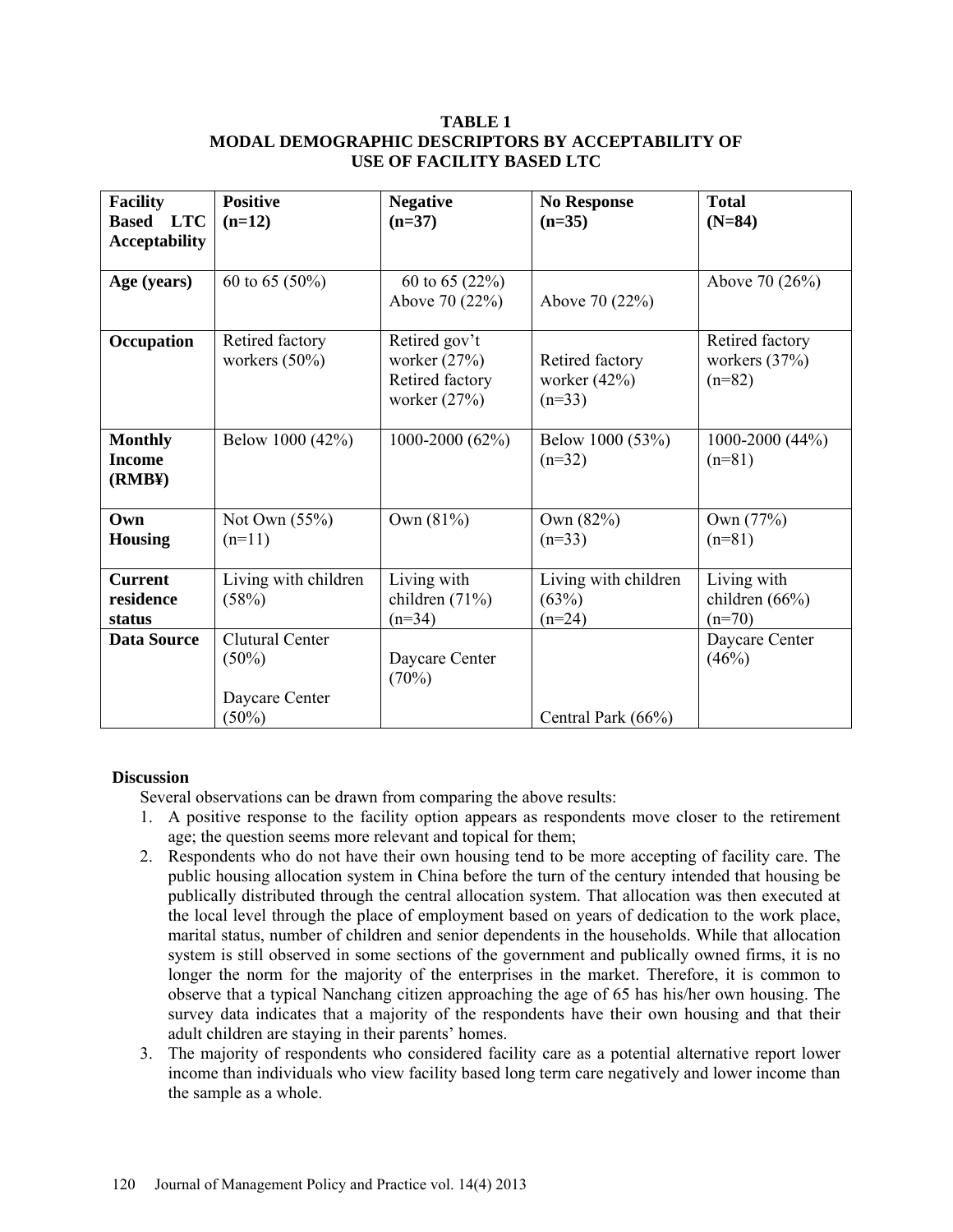4. All the members in a high income bracket (monthly income higher than RMB\parrol 4000 and n=2) are open to the idea of facility care. Responders from both the low and high income brackets have some knowledge about long term care facilities and both groups remain neutral about their impression of facility care. The survey data seem to suggest that low income individuals are limited by financial resources, available housing, and family support. Facility care seems to be one of the few choices available to them. High income elderly are possibly tempted by what the private market could potentially offer. These long term care facilities, as planned, could provide a place to enjoy one's retirement years with access to a high end quality residential space and services without the intrusion into the adult children's privacy that occurs when sharing same space with them. This assumption may partially explain why the private market is acting fast to capture the low hanging fruit of this high income segment in the long term facility care market.

Out of the complete sample of 84 survey participants, eight respondents also voiced their specific concerns in open comments about long term care issues and the present situations they view surround long term care. Those concerns include insufficient personal funds to be admitted to a long term care facility and a lack of government support to finance personal care. Additionally, some of these study participants have the perception that the quality of services in the publically operated centers has deteriorated when compared to the service level of the 1980s. The commenter's also suggest there is a lack of clear government policy in guiding the future direction of private sector development in filling the gaps for long term care and that there are a very limited number of facilities. There is the concern that the long term care facilities that do exist do not meet the needs of the local citizens and do not offer enough affordable choices in the market. One important fact worth mentioning is the popular idea of forming community based self-help groups with friends or relatives according to the data responding to the fifth question on the survey. That alternative could potentially become the key holder for the future of China's long term care market with the help of modern technology. In fact, Nanchang has piloted in Donghu district an electronic monitoring system to facilitate senior care in communities through mobile phone and telecom installation since 2009(Li, Yu, & Shen, 2009). However, the scale of operation and effectiveness in meeting the population needs is still yet to be determined.

#### **CONCLUSIONS**

This pilot study sought to increase understanding of the current situation in China in regards to facility based long term care market. These preliminary data indicated that two groups of elderly citizens are willing to consider placement in a long term care facility rather than the traditional live with son approach; those with limited or no housing options (particularly those without adult children), and those who can afford a prestigious facility.

The findings of this pilot study are limited due to the use of convenience sampling from one region of the country and one urban area (no rural data). Obviously, more data are necessary before results can be generalized to the larger population of senior citizens in China.

However, several possible trends appear in the results and these insights can be used to help direct a more intense investigation. As with most industrialized countries, the percentage of elderly citizens in China is increasing; but one must also consider China's massive population. Therefore, preplanning how to positively act on the situation is preferable to reacting when the issue seems insurmountable.

## **ENDNOTE**

1. One observation indicated current residence status as others but didn't specify the details.

#### **REFERENCES**

Bureau, N. C. (Aug. 23rd, 2012). NanChang: NanChang City Statitics Bureau.